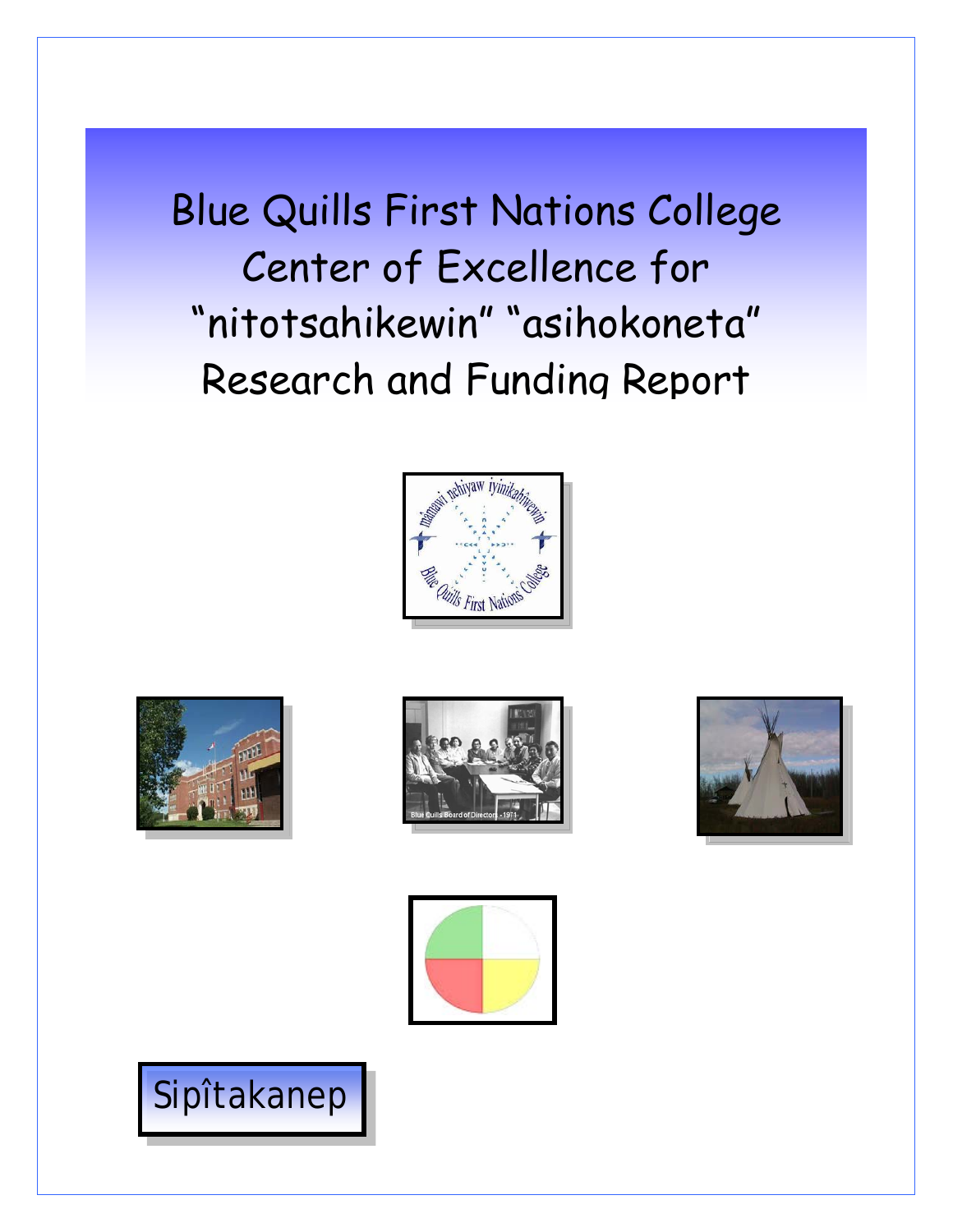#### **tânisi**

tâwâw/welcome to the Blue Quills First Nations College 2010 Research Report.

It is my pleasure to welcome you to the current Blue Quills First Nations College Research Report. We are committed to the establishment of healthy relationships between community, ceremony and research for the betterment of all. It is our belief that only through the spiritual protocols of our ancestors, will these relationships be properly established, renewed, and strengthened. We are all responsible for living the seven teachings of love, respect, courage, honesty, humility, wisdom and truth. It is our commitment to these teachings that guides us in our work.

This document is our attempt to highlight some of the work already underway by our college and to stimulate interest in others that may provide opportunities for future activities and collaborations. With the guidance of our Creator, the strength of our traditions, and the example of our ancestors, we look forward to your response.







# **Contents**

| <b>Introduction</b>              | Page 2  |
|----------------------------------|---------|
| <b>History</b>                   | Page 3  |
| <b>Research at Blue Quills</b>   | Page 4  |
| <b>Blue Quills Research Team</b> | Page 5  |
| <b>Projects at Blue Quills</b>   | Page 7  |
| <b>Recent Publications</b>       | Page 8  |
| <b>Research Code of Ethics</b>   | Page 9  |
| <b>Research and Curiosity</b>    | Page 10 |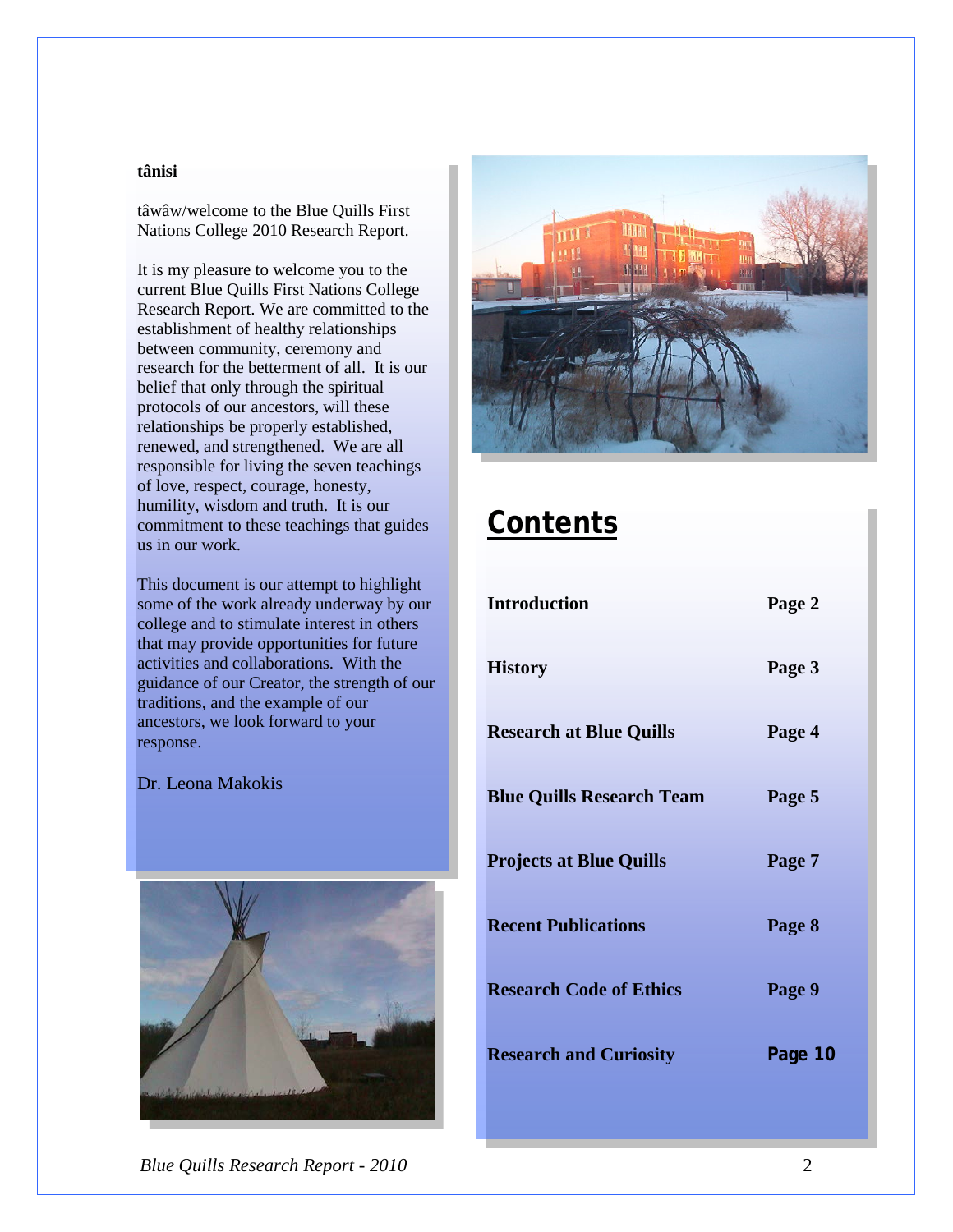#### **Our Story…..**

Located approximately 200 kilometers northeast of Edmonton, Blue Quills occupies 240 acres of designated Reserve land near the town of St. Paul, Alberta. Originally built in the early 1930's and formerly a federally sponsored church operated residential school, the College now houses upgrading, college, and university programs.

Management and control was assumed by Native people in the region in 1971 after peacefully protesting the recommended closure of the school by the Department of Indian Affairs. Blue Quills is owned and governed by seven appointed Board members, each representing one of the seven local First Nations communities: Russel Whitford, Beaver Lake; Tricia Janvier, Cold Lake; Norm C. Quinnney, Frog Lake; Rosalie Halfe. Whitefish Lake; Curtis Monias, Heart Lake; William John, Kehewin; and Charles Wood, Saddle Lake; plus Jenny Cardinal, Elder from the Saddle Lake Cree Nation. These communities represent almost 17,500 people.

Blue Quills graduates work in such diverse fields as social work, childcare, day care, health, administration, education, economic development and power engineering. Our graduates are also supervisors, teachers, teacher aides, and managers, support workers, social workers, principals, elected Band Council members and occasionally Band chiefs.

As an aboriginal educational institution, one of our prime objectives is to promote a sense of pride in Native heritage. To attain this goal, accredited courses in Native language and studies are offered in all programs. Students are invited to participate in ceremonies led by Elders representing various First Nation communities.

With 30 full-time staff, the majority of who are members of local First Nation's communities, Blue Quills serves close to 500 students. We encourage everyone to experience studying in a non-traditional atmosphere and the college is open to students of all cultures who want to learn in a supportive environment. We are distinctive in our understanding of our students and reflect their culture and history.

Blue Quills is also a founding member of the First Nations Adult and Higher Education



Consortium, partnering with other Indigenous institutions and programs to advance programming and educational opportunities for adults ensuring an Indigenous learning environment and content.

In 1998, Blue Quills initiated the Leadership and Management Program. This program is the first degree offered by an independent Indigenous institution in Alberta, and is transferable to outside institutions in the region. The launch of this program marked a definitive transformation for the College; from being dependent on outside institutions and programming, to designing our own curriculum and delivery models reflecting the holistic paradigm.

In November 2000, we were accredited by the First Nations Accreditation Board, offering the most powerful and meaningful accreditation, coming from our communities and future employers of our graduates. This accreditation has allowed BQFNC to retain the integrity and protection of our Treaty rights.

In 2006, Blue Quills celebrated its  $35<sup>th</sup>$  year as Canada's first Indigenous controlled education centre. Throughout these years, Blue Quills has invested in building relationships and partnerships: including Maskwachees Cultural College, Athabasca University, Saskatchewan Indian Federated College, University of Alberta, Grant MacEwan Community College, Lakeland College, Keyano College, Nechi Institute, University of Calgary, and San Diego State University.

The message that we believe in ourselves is an inspiration to our children and grandchildren; something we can leave to those who will come after us.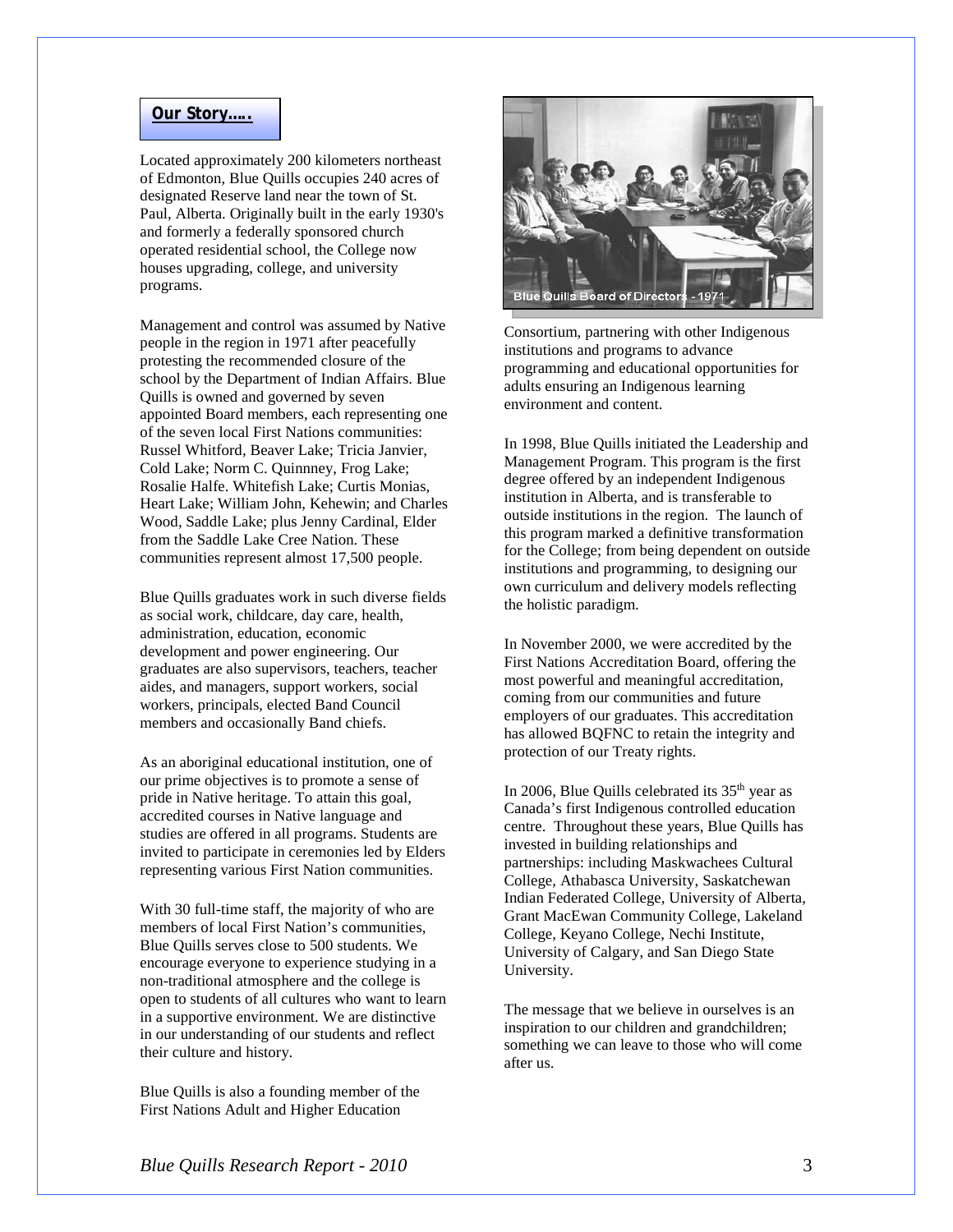We work as a collective at Blue Quills First Nations College and as a learning community we work and pray together as well, we work toward the expansion of knowledge that will benefit the communities that we serve. Of fundamental importance to our research is the very survival of indigenous worldviews, peoples, and communities. We see the transference of knowledge as a sacred trust passed on to us by our ancestors that we must keep for the protection of our relations yet to come. It is through the transference of knowledge in matters consistent with our protocols and traditions that we hope to ensure the survival of our peoples.

desire for research to be driven by and to Our hope is that through the guidance of our grandfathers and grandmothers and the teachings that they have provided, we will be able to enter into true collaborations and partnerships as equals. Our intent is to search out individuals, organizations, and institutions that support and believe in our serve indigenous peoples. First and foremost it is about the sharing of our relationships, collective experiences and knowledge.

## **Blue Quills Approach to Research Partnerships, Affiliations, and Relationships**

**Blue Quills First Nations College has the honor to work with many agencies, institutions, and foundations including the following**: Aboriginal Healing Foundation Aboriginal Capacity and Developmental Research Environment (ACADRE) Alberta Learning Alberta Relations Alberta Advanced Education Alberta Council on Admissions and Transfers Alberta Foundation for the Arts Athabasca University Canada Council for the Arts Canada Council on Learning First Nations Accreditation Board Indian Resource Council of Canada Institutes of Higher Learning Ma'mowe Child & Family Services National Association of Indigenous Institutes of Higher Learning National Aboriginal Awards Foundation National Indigenous Accreditation Board Northeast Alberta Community Board for Person's with Developmental Disabilities Portage College Prairie Child Welfare Consortium Social Sciences and Humanities Research Council **(**SSHRC) Saddle Lake Boys & Girls Club Telus Community Investments University of Alberta University of Calgary, Faculty of Social Work World Indigenous Nations Higher Education **Consortium First Nations Adult & Higher Education** Yellowquill College Old Sun Community College Yellowhead Tribal Council Education **Consortium** Piikani Post Secondary Adult and Career Education Centre Bullhead Adult Learning Centre Red Crow Community College Maskwachees Cultural College Nechi Training, Research and Health Promotion Institute Nakoda Education, Nakoda First Nation Chiniki Education Program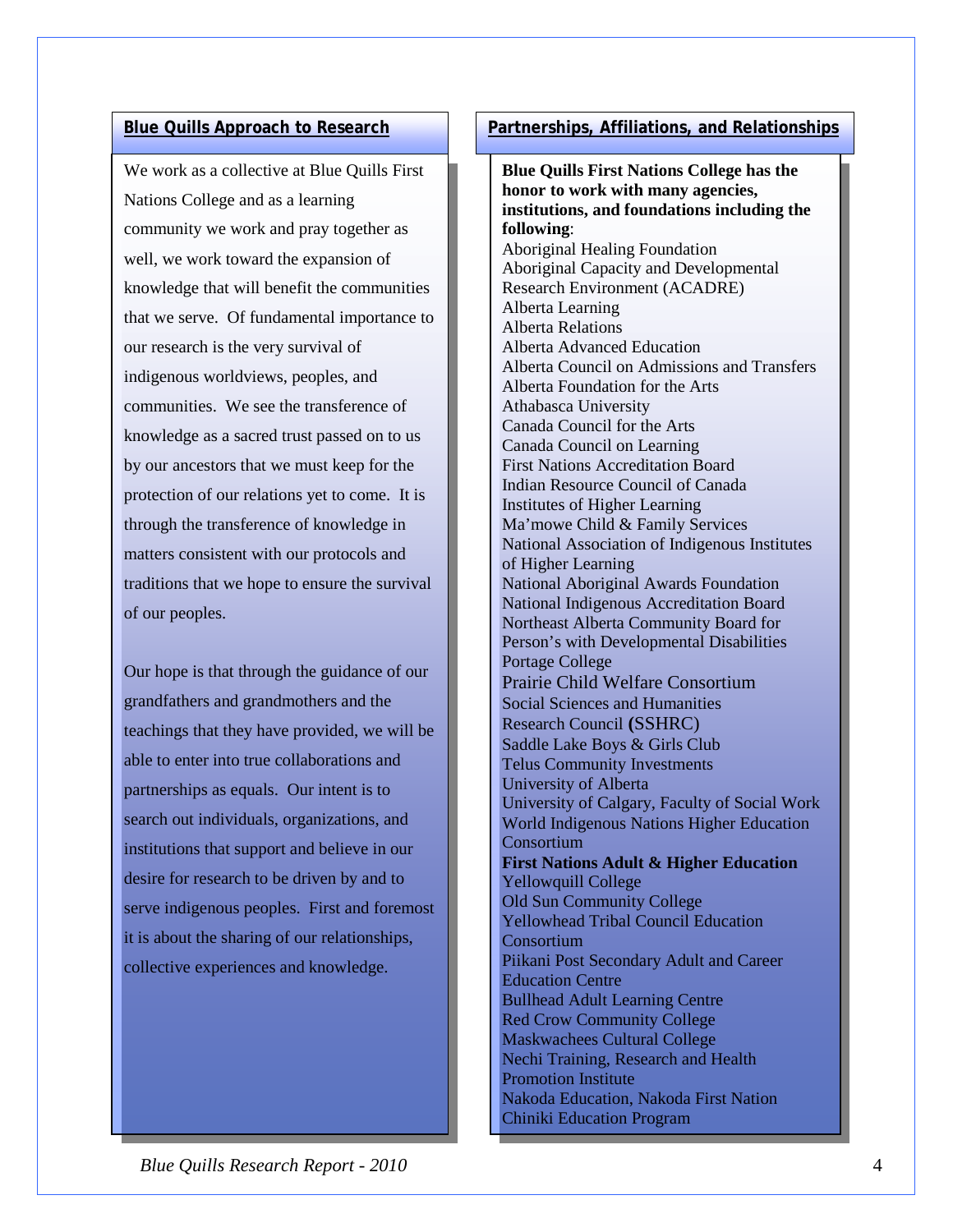

**Dr. Leona Makokis B.Adm, B.Ed, MA, EdD, President** is a member of Kehewin Cree Nation and has been President at Blue Quills and Instructor in the Cree Language Program and the Leadership and Management Program since 1992. With her Doctorate in Educational Leadership, Dr. Makokis has dedicated herself to supporting the growth of programs, which balance traditional Indigenous knowledge and language with contemporary experience. She has received several awards recognizing her contribution and commitment to advancing Indigenous education, most recently being honored by the University of Alberta Alumni Association and Athabasca University. Her research interests include the preservation and education of the Cree language.

**Sharon Steinhauer MSW, RSW** is the Social Work Diploma Coordinator and Instructor at Blue Quills. Is a member of the Saddle Lake community and has developed a special interest in prevention programs and asset based community development. Sharon worked for AADAC for 17 years prior to working at Blue Quills First Nations College where she coordinates and supports the delivery of social work education. Sharon also trains others in facilitating family group conferences.





**William Aguiar B.A, MA, RSW** In addition to his teaching and counseling duties at Blue Quills First Nations College, Mr. Aguiar is involved in curriculum development (University transfer Courses) and research projects. As a writer he contributed to the recently completed research project related to alcohol abuse and impaired driving in an Aboriginal community. This research document was published in the International Journal of Circumpolar Health September 2006.

**Diana Steinhauer,** Saddle Lake onihcikiskwapiwin, Treaty Six Territory, is a certified teacher with 20 years of experience at all levels  $K - 12$ , post-secondary and administration. She has a master's degree in educational policy studies from the University of Alberta (1997). Diana is currently pursuing a doctorate degree part-time in Iyiniw Studies at Blue Quills First Nations College, is the lead of the Cree Language Team and is an active researcher in the Language Theme Bundle for the Aboriginal Knowledge Centre of Canada.





**Vince Steinhauer MA** Is a newo iyiniw from oniciks kwapowin and is happily married with five children, Vincent is currently an instructor at the college in the areas of Indigenous method and methodology as well as in the western disciplines of sociology and political philosophy. Vincent is currently working on a PhD on indigenous research methods.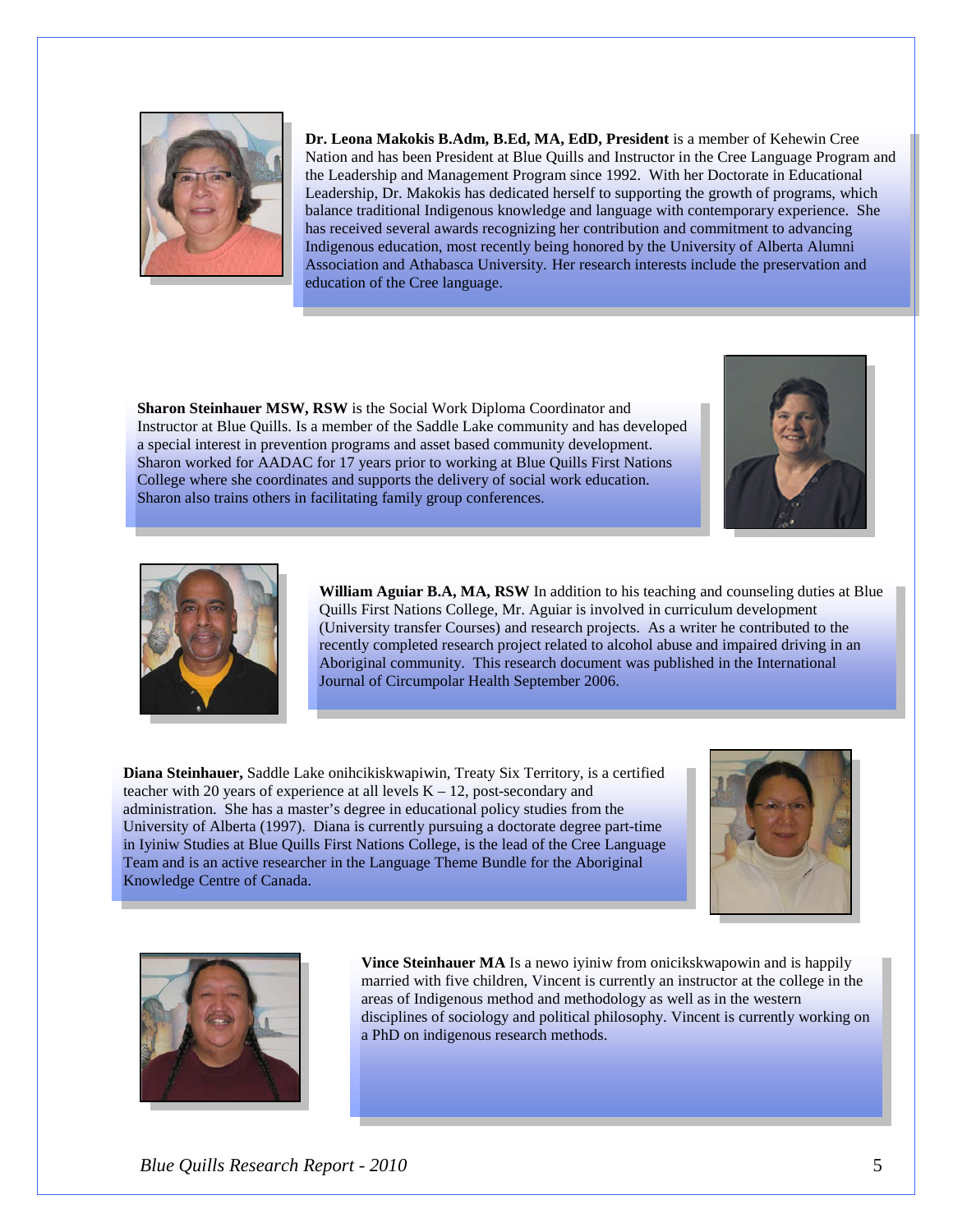Dr. Pat Makokis EdD, is the Director of Research & Curriculum Development for Blue Quills. Pat has dedicated her life to supporting Aboriginal youth, organizing and facilitating youth leadership workshops; she currently sits on the Saddle Lake Health Board. Since 1987, she has worked as a teacher, counselor, instructor, vice principal, and principal. Her dissertation is entitled: An Insider's Perspective: The Dropout Challenge for Canada's First Nations. That research project was a lesson in "love," depicting what youth taught (and continue) to teach us all. Her recent research includes looking at Aboriginal youth and school success, diabetes intervention and prevention (from a wholistic community based approach-CIHR funding) and drinking and driving and the implications. Pat believes that research must "dig deep," beyond the obvious, and include Indigenous history and the long term, multi-generational impacts. Research should be a dual learning, to both participants and researcher. Both should come away as "changed spiritual beings."





**Sherri Chisan BMgmt, MA,** niya nehiyaw iskwew onihcikiskwapiwinihk ohci, A Life of Questions: Like many children I spent my second year asking why, then never stopped. Perhaps that is what makes a researcher — being a perpetual two year old. I have an interest in learning relationships, and I see research as a manifestation of the learning relationship. This interest is informed by my experience in life, growing up on reserve but attending mainstream schools and universities (B.Mgmt @ U of Lethbridge; MA @ San Diego State U) in a system that did not reflect my spirit, my community and my cultural experience then engaging in decolonizing experiences, in ceremony and language, and coming back to that question, why? And how? Why do we do research and how do we do it — for reasons and in ways that honour and benefit our communities and peoples? I coordinate the Leadership & Management Program and the Indigenous Artists Program. I am currently in the iyiniw studies, Doctoral Program at Blue Quills.

**Lana Whiskeyjack MA** niya nehiyaw iskwew onihcikiskwapiwinihk ohci and is the Executive Assistant for Blue Quills First Nations College. She has received her Masters of Arts in Canadian Studies focusing on Native women, historical and contemporary fine arts; and is also an emerging visual artist and teacher.





**Claudia Berland MSW** is a research assistant for Blue Quills. She completed her Bachelor of Social Work degree 2006 through the University of Calgary's Access Program at Blue Quills and completed her MSW entirely on site at BQFNC.

**George Brertton, Assistant Adjunct Professor** for Blue Quills First Nations College and University of Alberta. George is (Cree) nehiyaw from Saddle Lake Cree Nation and is currently the resident Elder for Blue Quills. He brings a valuable wealth of knowledge and teachings as a co-instructor. His teachings include culture, tradition, values, ceremonies, counseling and story telling.

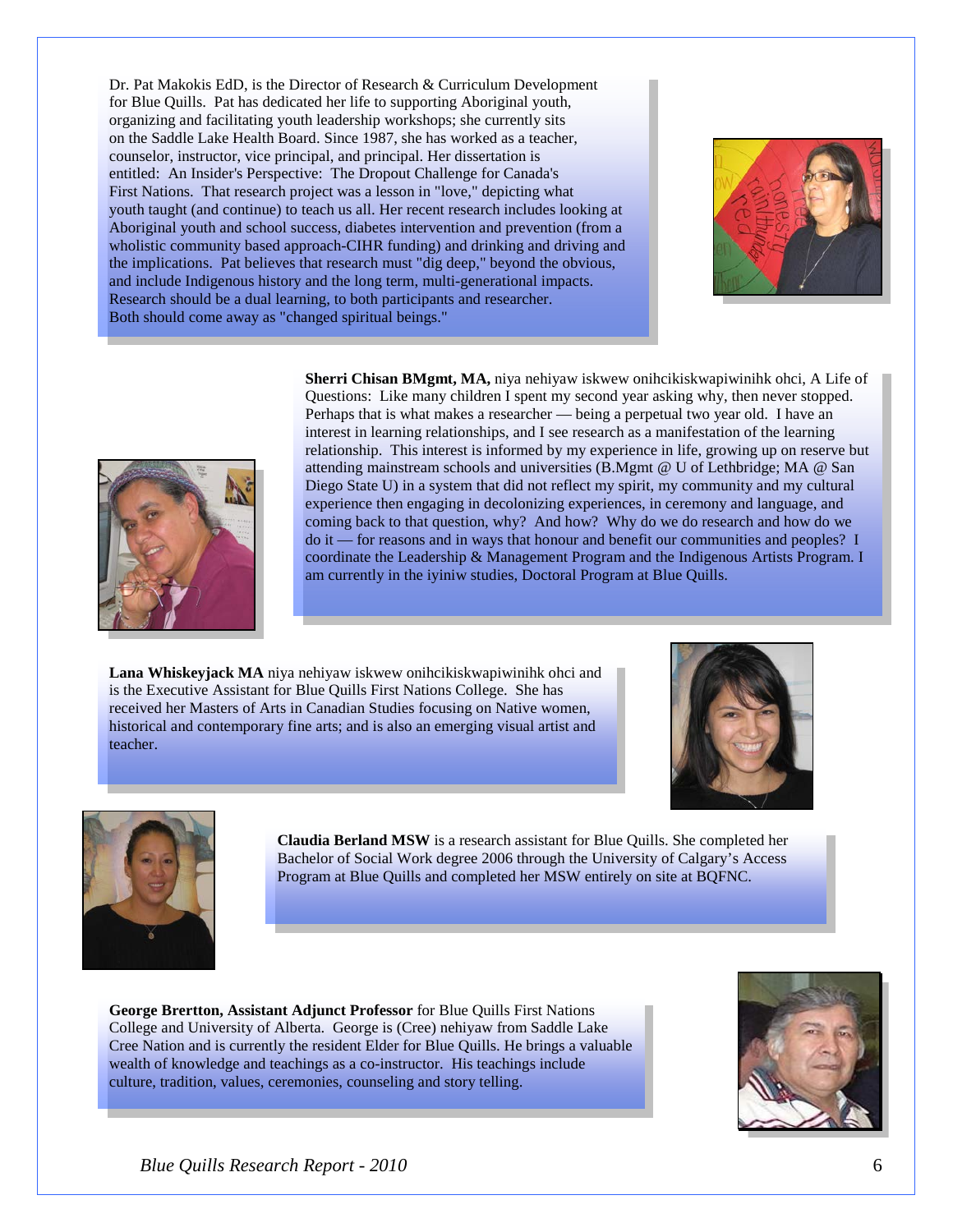### **Research Projects**

Blue Quills First Nations College has demonstrated over the last 35 years that the organization has the ability to thrive and grow in a diverse environment. Without the level of subsidies available to outside provincial organizations, BQFNC has grown from an administrative host campus into a centre for excellence in the design and development of unique indigenous program curriculum, delivery models, and First Nations research. As BQ has ventured into program management, design and delivery, we have also built a research capacity. Our local faculty has pursued advanced graduate degrees, applied research, and community development skills.

In addition to managing an annual budget of \$2,500,000 our research expertise and project management has been demonstrated in several projects over the past eight years. Our research includes:

| Project                                                                                 | Description                                                                                              | <b>Funded Amount</b> |
|-----------------------------------------------------------------------------------------|----------------------------------------------------------------------------------------------------------|----------------------|
| <b>Alberta Advanced Education</b>                                                       | <b>Master of Social Work</b><br>Program                                                                  | \$660,000.00         |
| <b>Alberta Advanced Education</b>                                                       | <b>Master of Education</b>                                                                               | \$676,200.00         |
| <b>Aboriginal Healing</b><br>Foundation                                                 | <b>Research and Curriculum</b><br>Development                                                            | \$500,000.00         |
| The Aboriginal Learning<br>Knowledge Center (ABLKC)<br>Language Bundle                  | To gather and disseminate<br>information relating to<br>Indigenous language<br>initiatives and resources | \$264,000.00         |
| Social Sciences and<br><b>Humanities Research Council</b><br>(SHRCC)                    | <b>Indigenous Methods of</b><br>Language Acquisition and<br>Transmission                                 | \$250,000.00         |
| <b>Aboriginal Healing</b><br>Foundation                                                 | <b>Community Development</b>                                                                             | \$1,157,000.00       |
| <b>Water and Sanitation</b><br>Infrastructure                                           | <b>Joint Federal/Tribal</b><br><b>Council/College Project</b>                                            | \$1,700,000.00       |
| <b>Alberta Advanced Education</b>                                                       | <b>Health Sciences Program</b><br>Development                                                            | \$158,305.00         |
| University of Alberta                                                                   | <b>Aboriginal Health Promotion</b><br>Certificate                                                        | \$115,200.00         |
| <b>Income Security Reform</b>                                                           | Federal Initiative - Treaty Six                                                                          | \$100,000.00         |
| Ma'Mowe Child & Family<br><b>Services</b>                                               | <b>Diversity Curriculum and</b><br>Training                                                              | \$75,000.00          |
| Aboriginal Affairs and<br>Northern Development                                          | <b>Building Capacity for</b><br><b>Aboriginal Health Research</b>                                        | \$68,846.00          |
| Alberta Foundation for the<br>Arts                                                      | <b>Art Camp and Workshop</b>                                                                             | \$30,000.00          |
| Canada Council Artspace<br>Indigena                                                     | <b>Traditional visual art forms</b>                                                                      | \$20,000.00          |
| <b>Spaces</b>                                                                           | Knowledge from Youth and<br>Elders                                                                       | \$20,000.00          |
| Aboriginal Capacity and<br><b>Developmental Research</b><br><b>Environment (ACADRE)</b> | The link between language<br>and well-being                                                              | \$15,000.00          |
| <b>First Nations/Inuit</b>                                                              | <b>Regional Longitudinal Health</b><br>Survey                                                            | \$15,000.00          |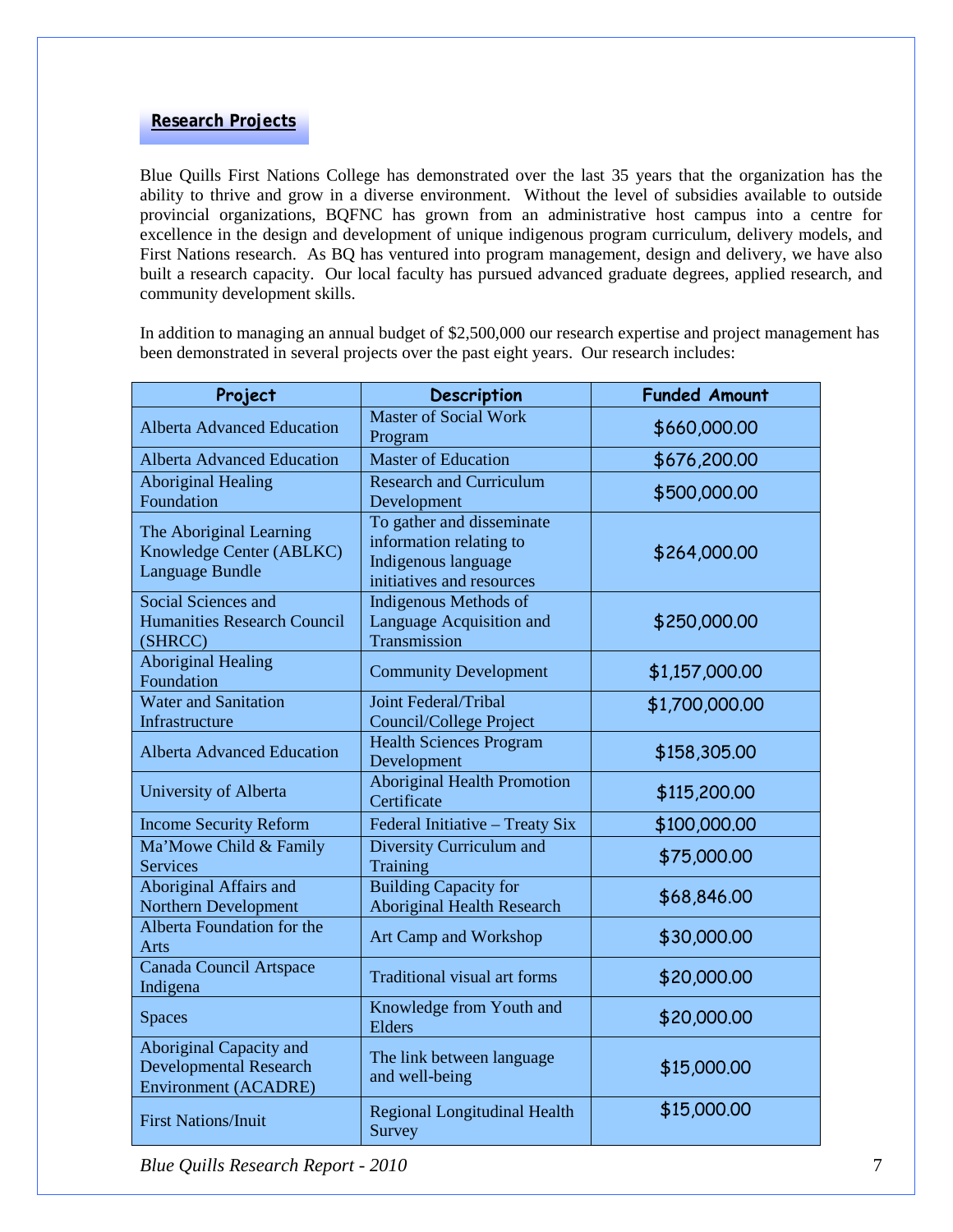| <b>ACADRE</b>                                                                    | Kinship Project                                                 | \$10,000.00    |
|----------------------------------------------------------------------------------|-----------------------------------------------------------------|----------------|
| Aboriginal Capacity and<br>Developmental Research<br><b>Environment (ACADRE)</b> | <b>National Aboriginal Health</b><br><b>Training Initiative</b> | \$10,000.00    |
| Drinking & Driving in<br>Horizon                                                 | Through the Lens of a<br><b>Community Talking Circle</b>        | \$5000.00      |
|                                                                                  | Total                                                           | \$1,178,551.00 |

**Recent Publications**

- **Blue Quills First Nations College**. (2004). Urban indigenous school success: The collective responsibility of home, school, and business community. Calgary, AB: The United Way.
- **Blue Quills First Nations College.** (2002-2004). Restoring balance: Sitohskatowin.
- **Blue Quills First Nations College.** (1998-2004). Participatory action research course development. 120 courses and 35 workshops.
- **Blue Quills First Nations College.** (2002). Restoring balance: Moving full circle from trauma to celebration: 12 curriculum modules St. Paul, AB: Blue Quills First Nations College & Aboriginal Healing Foundation.
- **Blue Quills First Nations College.** (2002). Honouring the voices of our People: A qualitative research study of income security reform in Indigenous communities in Alberta. Edmonton: Treaty Six.
- **Blue Quills First Nations College.** (1999). Cross-cultural training manual. Edmonton, AB: Mamowe Child and Family Services.
- **Cardinal, D.** (2003). *Development of an Indigenous College Program and Policy Manual that Addresses the Nehiyawak (Cree People) Way of Life: Blue Quills First Nations College Policy & Procedure Manual*, Unpublished master's thesis, University of Victoria, British Columbia, Canada.
- **Chisan, S. L**. (2001). *Building Effective Teacher-Learner Relationships Guided by Traditional Cree Teachings,* Unpublished masters thesis, University of San Diego, San Diego, California, United States.
- Makokis, P. (2003).. Annotated bibliography 2 Spirit.
- **Makokis, P.** (2000). *An Insider's Perspective: the Dropout Challenge for Canada's First Nations*. Unpublished doctoral dissertation*,* University of San Diego, San Diego, California, United States

**Makokis, P.** (2002). Cultural diversity, Edmonton, AB: ATA magazine

**Makokis, P.** (2002). Honoring the Voices of our People: *A Qualitative Research Study of Income Security Reform in Indigenous Communities in Alberta,* Blue Quills First Nations College.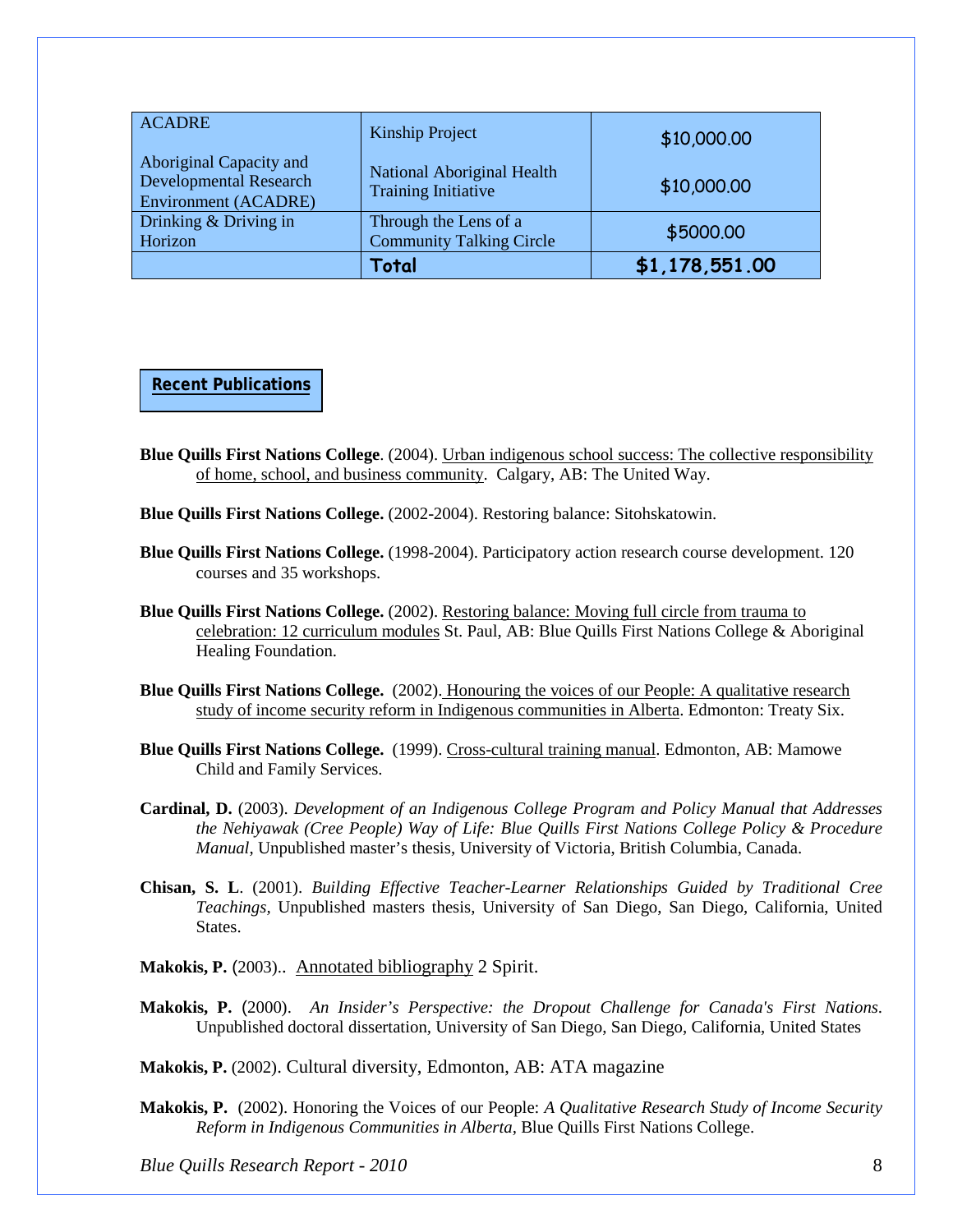**Makokis, P.** (1996). Child development module. St. Albert. AB: Nechi Institute

- **Makokis, L.** (2001). *Teachings from Cree Elders: A Grounded Theory Study of Indigenous Leadership.*  Unpublished doctorial dissertation, University of San Diego, San Diego, California, United States.
- **Rothe, P. J., Makokis, P., Makokis, L., Steinhauer, S., Aguiar, W., Brertton, G. (2006)**. The Role Played By a Former Federal Government Residential School In A First Nation Community's Alcohol Abuse and Impaired Driving: Results Of A Talking Circle. International Journal of Circumpolar Health, 65(4), 347-356.
- **Steinhauer, D. M.** (1997). *Native Education: A Learning Journey,* Unpublished masters thesis, University of Alberta, Canada.
- **Steinhauer, E.** (2002). *The Keys to Success: First Nations in Higher Education* 2002, Unpublished masters thesis, University of Alberta, Canada.
- **Steinhauer, D., Makokis, P., Steinhauer, V., Aguiar, W., Steinhauer, S.** (2003-2004). *Literature Review: Improving Educational Outcomes for Urban Aboriginal Youth.* United Way, Calgary.
- **Steinhauer, V. N.** (2004). kahkihikin kakiyaw iysiniwak mamtinacikan wahkotowin ota nikawinan askiy epimoticik mihko meskanaw neteh miyo pimatisowin, Unpublished masters thesis, University of Alberta, Canada.
- **Steinhauer, V.** (2004). "Race," sport and British society. B. Carrington, & I. McDonald, (Eds.), Book Review in Sociology of Sport Journal, 2004.

**Blue Quills First Nations College Mandate:**

The College's mandate is to "advance and protect iyiniw pimatisiwin ekwa iyiniw mamitoneyicikan (indigenous forms of life and thinking) through teaching, research, and community service, guided by the natural laws of the nehiyawewak (Cree people) and grounded in nehiyawewin (Cree language), and aligning with the Blue Quills Philosophy, Vision, and Mission statements."

#### *wiyasiwewina*

#### *kâkiyaw kanawapâtamohk oma*

*nanâskomow kamamatâwisit, kisewâtisiyin, notakweyo atâyohkan, kistesinow wîsahkecâhk, nokomikanitik, nimosomikanitik*

*nanâskomow ospwakan, wekâsk, cistemaw, asiyiniyak, kakîsimo*

*tepakohp kiskinohamâkewina kihew sâkihitowin*, *paskwâw mostos kisteyitamowin maskwa sôhkeyitâmowin mistâpew kwayaskâtisiwin mahikan pimameyimowin amisk kakehtaweyimowin miskanâhk tâpwewin*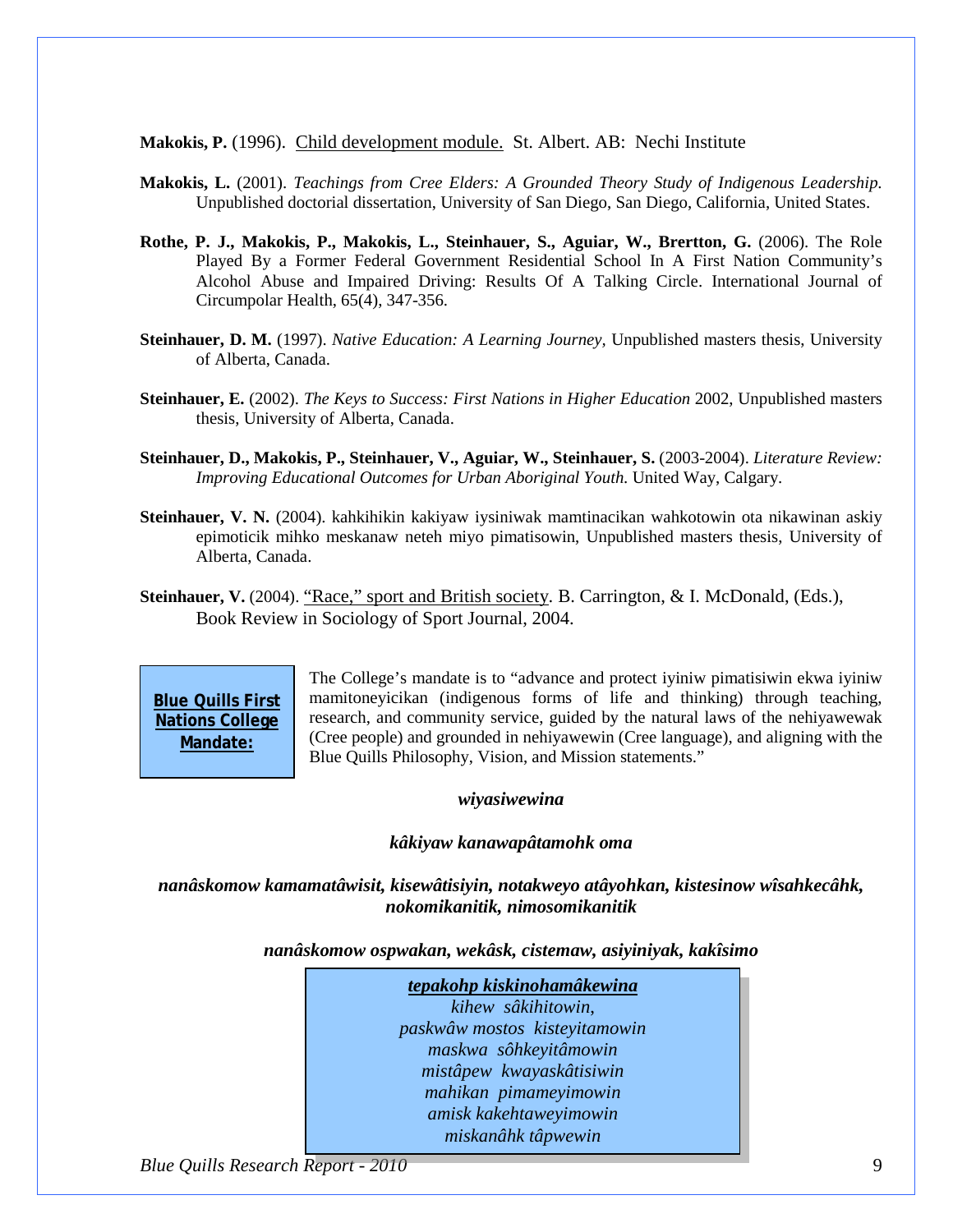*nanaskômon nehiyaw mamitoneyicikan, nehiyaw miteh mosîhowin, mamawokamâtowin, wicîhitowin, tâpôkeyihtimowina, niwâkomâkanak, nistameyimâkanak iyiniw pimâtisiwin*

*acâhkopimâtisiwin, miyohakiyawewin, mamitoneyicikan, mosîhowin*

*ahcâhkowiyasowewina sâkihîtowin, kwayaskâtisiwin*, *sohkeyitâmowin, mahtâyitowin*



Blue Quills First Nations Board of Governors will address the spiritual, emotional, physical and mental needs of the seven member First Nations through the delivery of quality education programs.

The College is dedicated to increasing and accessing educational opportunities for students by empowering them to overcome barriers that restrict success in college and university settings.

The College believes the maintenance and enhancement of culture contributes to positive self-esteem and, therefore, encourages participation in the learning environment.



Kiskinohtayhiwewin Our Spirit... Our Life... Our Way...

Blue Quills First Nations College will continue to honour (the) Nistameymahkanak dreams and visions for generations yet unborn.

Blue Quills, guided by the seven member First Nations, will facilitate the process of pro-active change in learning. The college environment will reflect our cultures, values, ancestral knowledge, traditions and relationships, nurturing learners to achieve their individual goals and meet the collective need.

Blue Quills will provide a meaningful and balanced curriculum, bringing the uniqueness of our culture into an education setting.